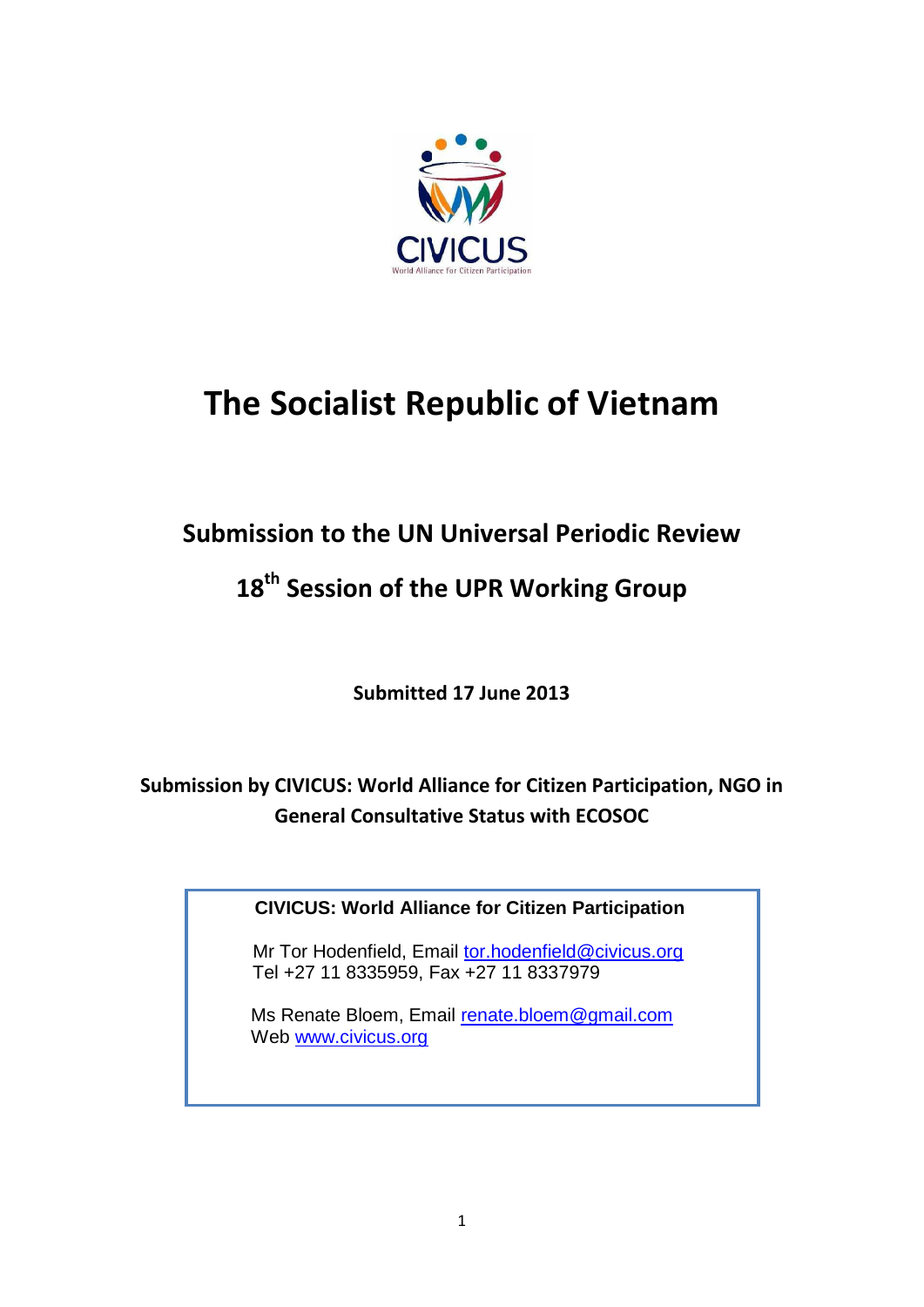# **1. (A) Introduction**

- **1.1** CIVICUS: World Alliance for Citizen Participation is an international movement with members in more than 100 countries worldwide. Established in 1993, CIVICUS nurtures the foundation, growth and protection of citizen action throughout the world, especially in areas where participatory democracy and citizens' freedom of association are threatened.
- **1.2** In this document, CIVICUS outlines urgent concerns related to the environment in which civil society activists and human rights defenders operate in the Socialist Republic of Vietnam, and discusses threats faced in the exercise of the freedoms of expression, association and assembly.
- **1.3** CIVICUS is greatly concerned by legislative and extra-legal measures taken by the Vietnamese Government which drastically curb civil society activism and the freedom of association.
- **1.4** CIVICUS is deeply alarmed by undue and arbitrary restrictions on freedom expression, independence of the media and access to information.
- **1.5** CIVICUS is greatly concerned by ongoing restrictions on the free exercise of the right to freedom of assembly, including unwarranted use of excessive and sometimes fatal force to disperse nonviolent demonstrations.
	- In section B, CIVICUS highlights concerns related to the freedom of association and restrictions on civil society activities.
	- In section C, CIVICUS expresses concerns involving harassment and arbitrary detention of human rights defenders.
	- In section D, CIVICUS highlights concerns relating to the freedom of expression, independence of the media and restrictions on access to information.
	- In section E, CIVICUS highlights concerns regarding the freedom of assembly.
	- In section F, CIVICUS makes a number of recommendations to address the concerns listed.

# **2. (B) Restrictions on freedom of association and impediments to civil society activities**

- **2.1** Article 69 of the 1992 Vietnamese Constitution guarantees the right to freedom of association. Moreover, Article 22 of the ICCPR, to which Vietnam is a party, also guarantees freedom of association. However, in policy and practice this right is drastically subverted by a highly restrictive regulatory regime. Through the issuance and invocation of a series of draconian directives and decrees, including wide scale prohibitions on rights-based activities, outsized discretion to approve the internal affairs of CSOs and restrictions on foreign funding, the government has effectively prevented the creation of an independent civil society sector in the country.
- **2.2** The Vietnamese government, dominated by the ruling Communist Party of Vietnam (CPV), has established a severely stratified regulatory framework, which actively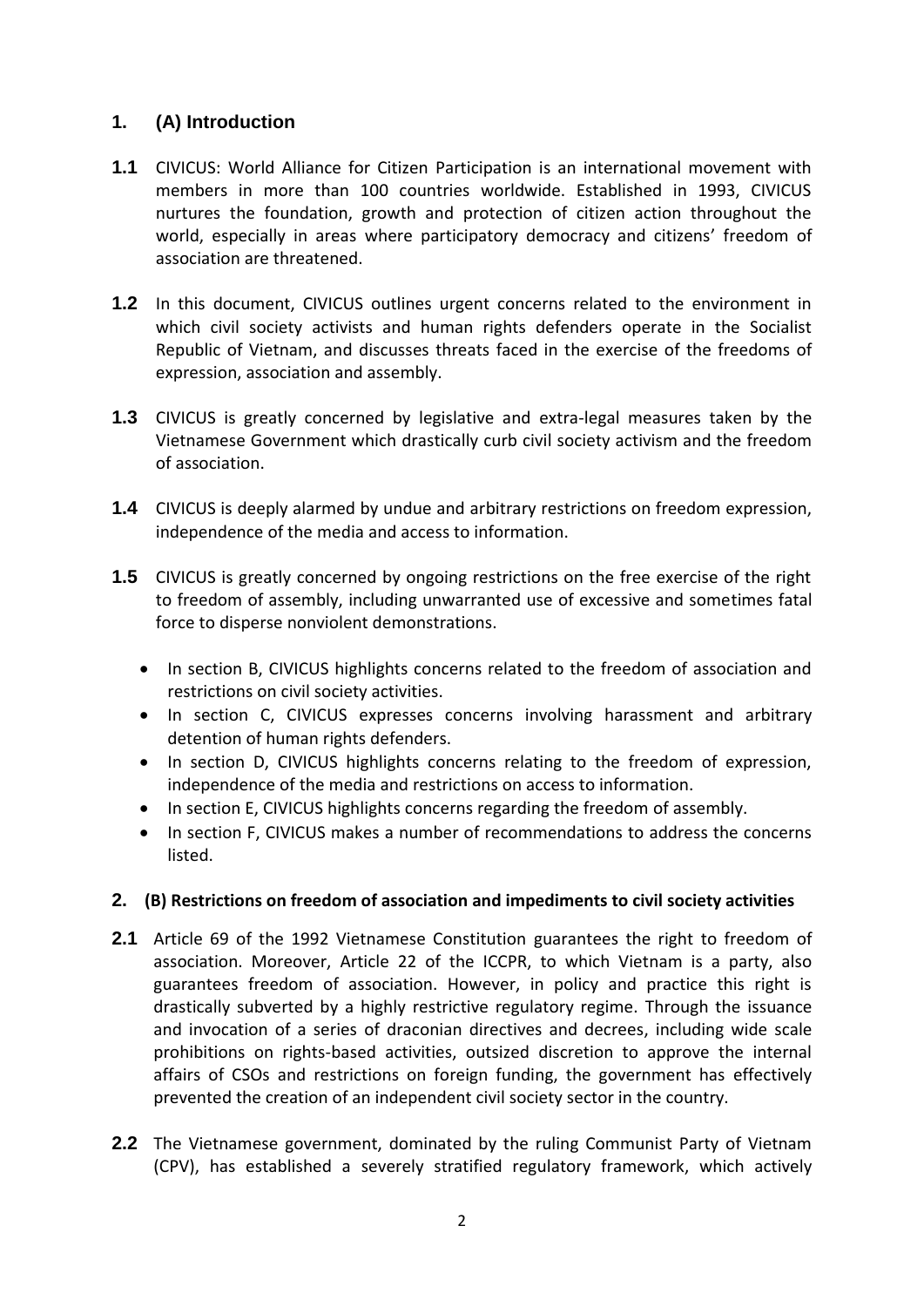fosters support for specific mass organizations and government sponsored groups, while simultaneously restricting the activities of dissident groups or those attempting to publicly comment on or criticize the CPV or the state. Under Decree 45 on the Organization, Activities and Management of Associations, promulgated on 21 April 2010 and taking effect on 1 July 2010, six organizations, including the Vietnam Fatherland Front, the Vietnam General Confederation of Labour, the Ho Chi Minh Communist Youth Union, the Vietnam Peasants Association, the War Veterans Association and the Vietnam Women's Union, are given privileged legal protection and preferential treatment. The groups, stipulated under Article 33-34 as "*associations with special characteristics,"* are the only civil society groups in Vietnam permitted to conduct advocacy work and engage with and comment on the formulation of public policy.

- **2.3** In direct contrast to the privileges afforded to "*associations with special characteristics,*" civil society groups not under the auspices and control of the government are subjected to discriminatory limitations on their activities, including blanket restrictions on conducting advocacy work. Under Article 23 of Decree 45, CSOs are prohibited from conducting activities deemed harmful to "national security, social order, ethics and national fine customs [and] practices." These provisions are vaguely worded and subject to abuse. In addition, civil society groups are only permitted to participate in "programs, projects, research topics, consultations [and] feedback" if specifically requested by relevant government agencies. This mars the independence of civil society.
- **2.4** Registration requirements for civil society groups are patently discriminatory, providing the government with undue discretion to preclude the establishment of CSOs with objectives perceived to contravene the interests of the state and the Communist Party of Vietnam. Of principal concern are provisions under Article 13 of Decree 45 requiring CSOs to seek government approval of the group's organizational charter. After the pertinent government agency approves the formation of an association, the bylaws of the association must also be sanctioned by a relevant government agency. Furthermore, Article 6 of Decree 45 requires a prohibitively high number of Vietnamese citizens in order to form an association, such as mandating at least 100 citizens in order to establish a national group and at least 50 citizens in order to form a provincial organization.
- **2.5** In practice, international resource mobilization for civil society groups is subject to state authorization in breach of international standards. Under two decrees issued in October 2009 and March 2012, Decree 93 on the Regulations on the Management and Use of Foreign Non-Governmental Aid and Circular 7, all foreign aid provided to civil society groups must be approved by "competent authorities," be in line with the government's national objectives and "comply with Vietnamese law." In addition, the provision of donor aid can be denied to civil society groups based on broad and ambiguous grounds including requirements that the specified aid does not "affect political security and social order and safety or infringe upon interests of the State or lawful rights and benefits of organizations or individuals."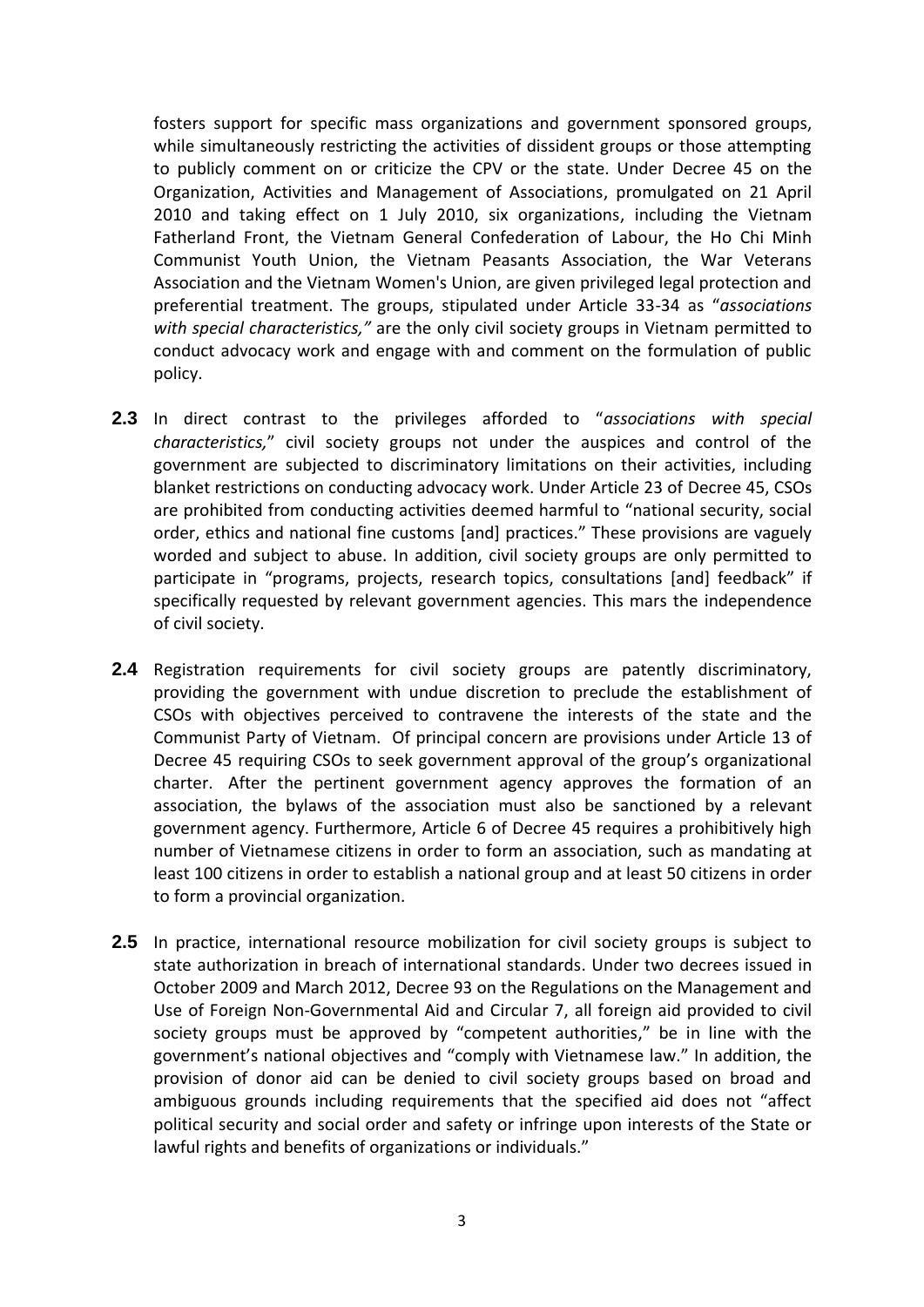**2.6** The right to freedom of association and to collective bargaining for unions also remains severely curtailed in Vietnam. Workers are prohibited from establishing or joining unions not endorsed by and officially affiliated with the Vietnam General Confederation of Labour (VGCL), which is afforded privileged status as an "*association with special characteristics"* under Decree 45. Furthermore, the right to strike is drastically limited for unions. Strikes involving the public sector or directly impacting state-owned industries are strictly prohibited, while unions are banned from holding strikes pertaining to 54 sectors considered vital to maintenance of the economy and defence. Finally, the Prime Minister possesses overly broad and vague discretion to suspend any strike deemed injurious to the national economy or public security.

# **3. (C) Concerns involving harassment, intimidation and attacks against human rights defenders and civil society activists**

- **3.1** Article 69 of the Constitution of Vietnam guarantees the rights to freedom of speech, press, assembly, and association. In addition, Article 12 of the UN Declaration on Human Rights Defenders mandates states to take necessary measures to ensure protection of human rights defenders. However, the operating environment for human rights defenders in Vietnam remains one of the most disenabling in world. Judicial harassment and arbitrary and incommunicado detention of activists and civic dissidents continues unabated.
- **3.2** In contravention to Vietnam's constitutional and international human rights commitments, the government continues to invoke spurious "national security" charges found in the Vietnamese Penal Code to suppress independent religious and political dissident. Under the Penal Code, which prohibits public criticism of the government and the communist party, seven nonviolent national security offences including "conducting propaganda against the Socialist Republic of Vietnam" and "taking advantage of democratic freedoms and rights to violate the interests of the state" carry the death penalty.
- **3.3** In an apparent attempt to prevent public disclosure of the government's on-going campaign to silence independent dissent, the government has erected and regularly invokes a number of legal mechanisms permitting the authorities to suspend the due process rights of Vietnamese citizens. Under Ordinance 44 on Regulating Administrative Violations (2002), local officials are permitted to arrest and detain citizens and further commit them to mental hospitals or "rehabilitation camps" while jettisoning all due process rights. Furthermore, according to Article 120 of the amended 2004 Criminal Procedures Code, persons suspected of committing "national security" offenses can be held in custody for four months pending investigation. This period can be extended up to four times, after which the authorities must either release detainees or "if deeming it necessary, apply other deterrent measures."Finally, under Article 30 of the Penal Code, persons convicted of national security crimes can be placed "under the supervision and re-education of the local authority" for a period of one to five years following the completion of their sentence. Such practices, which include placing persons under house arrest and constant police surveillance, serve as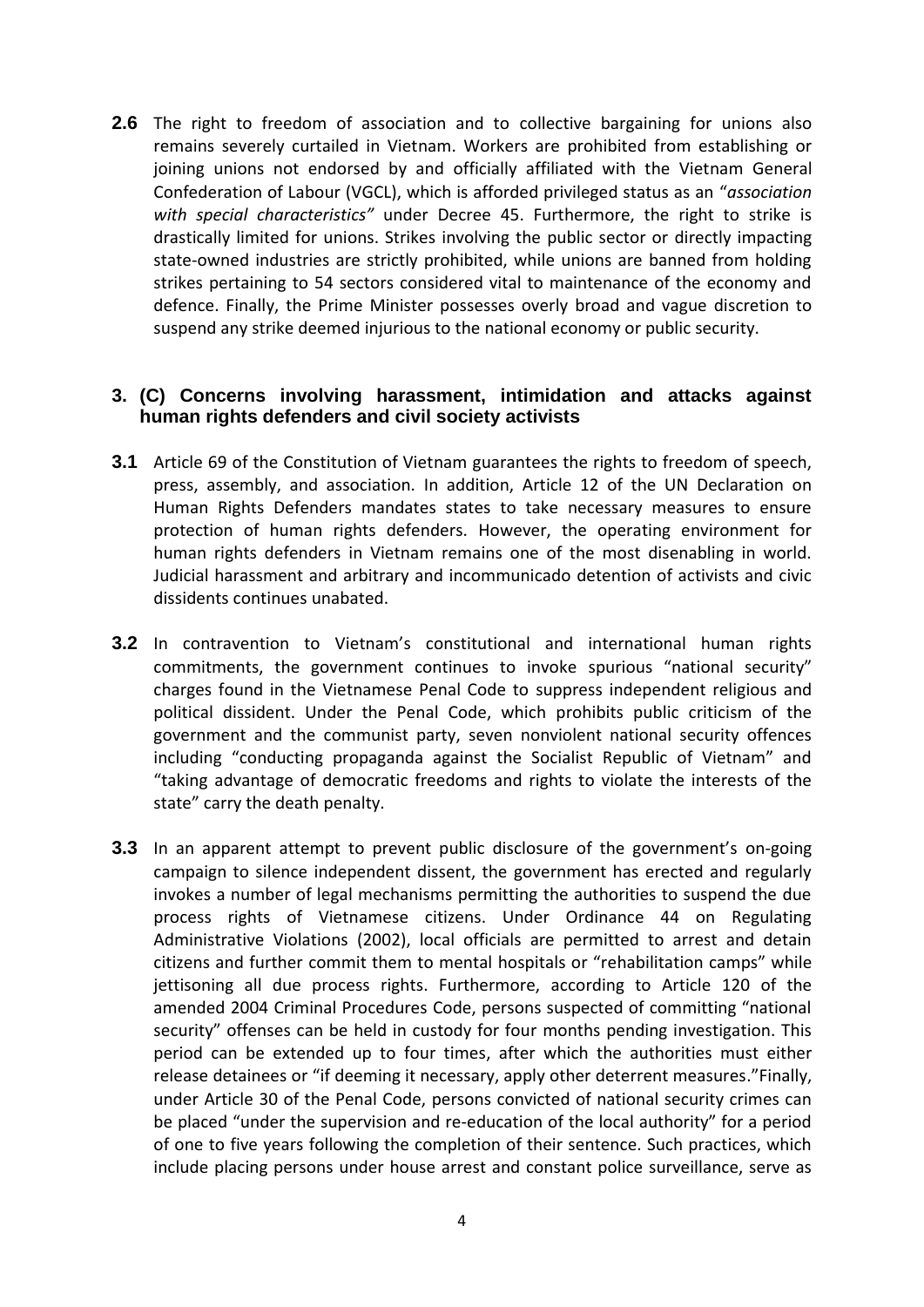powerful tools to prevent former political prisoners from reassuming their legitimate work.

- **3.4** As a result of these and other legislative and policy measures, dozens of human rights defenders, including civil society activists, land rights activists and religious advocates remain in prison and subjected to extrajudicial forms of detention for their political or religious views. Despite repeated commitments to rescind legislation criminalizing the exercise of civil and political rights, the environment for human rights has precipitously deteriorated since Vietnam's initial examination under the UN Universal Periodic Review (UPR). It is reported that in 2012 at least 40 human rights defenders were convicted and sentenced to prison in political trials which did not meet international standards of legal due process. This marks an increase from 2011, itself an increase from 2010. Moreover, in 2013, the government has engaged in an unprecedented campaign to quash independent dissent, convicting 40 activists in political trials in the first six weeks of the year.
- **3.5** Land rights activists have continued to be imprisoned at an alarming rate on trumpedup criminal charges in an apparent attempt to discourage them from exercising their basic human rights. In June and July 2012, three land rights activists, including Nguyen Kim Nhan, Dinh Van Nhuong, and Do Van Hoa in Bac Giang Province, and labour activist Phan Ngoc Tuan from Ninh Thuan Province were sentenced to a total of eighteen-and-a-half years under Article 88 of the Penal Code for "[c]onducting propaganda against the Socialist Republic of Vietnam" and for distributing and sharing pro-democracy documents and information to foreign media. Furthermore in April and June 2012, two land rights activists, Nguyen Van Tu and Nguyen Van Tuan in Can Tho and Ba Ria-Vung Tau Provinces, were sentenced to two and a half years and four years respectively under Article 258 of the Penal Code for "abusing rights to democracy and freedom to infringe upon the interests of the State." Both had worked to mobilize local citizens to file petitions with the government against illegal land confiscation.
- **3.6** As part of the government's escalating clampdown on civic dissent in 2013, eight human rights defenders involved in the promotion and protection of economic, social and cultural rights in Vietnam were convicted in January 2013 under Article 79 of the Vietnamese Penal Code, which refers to *"carrying out activities aimed at overthrowing the people's administration."* The convicted activists, all of whom were placed in pretrial detention since 2011, were convicted along with six other members of the Catholic organisation, Congregation of the Most Holy Redeemer. Ho Duc Hoa, a community organiser and social activist, was arrested on 30 July 2012 and faces thirteen years in prison followed by five years of house arrest. A number of those convicted were detained following their attendance of the trial of Dr. Cu Huy Ha Vu, a prominent Vietnamese human rights defender sentenced to seven years in early 2011 for "propaganda against the Socialist Republic of Vietnam"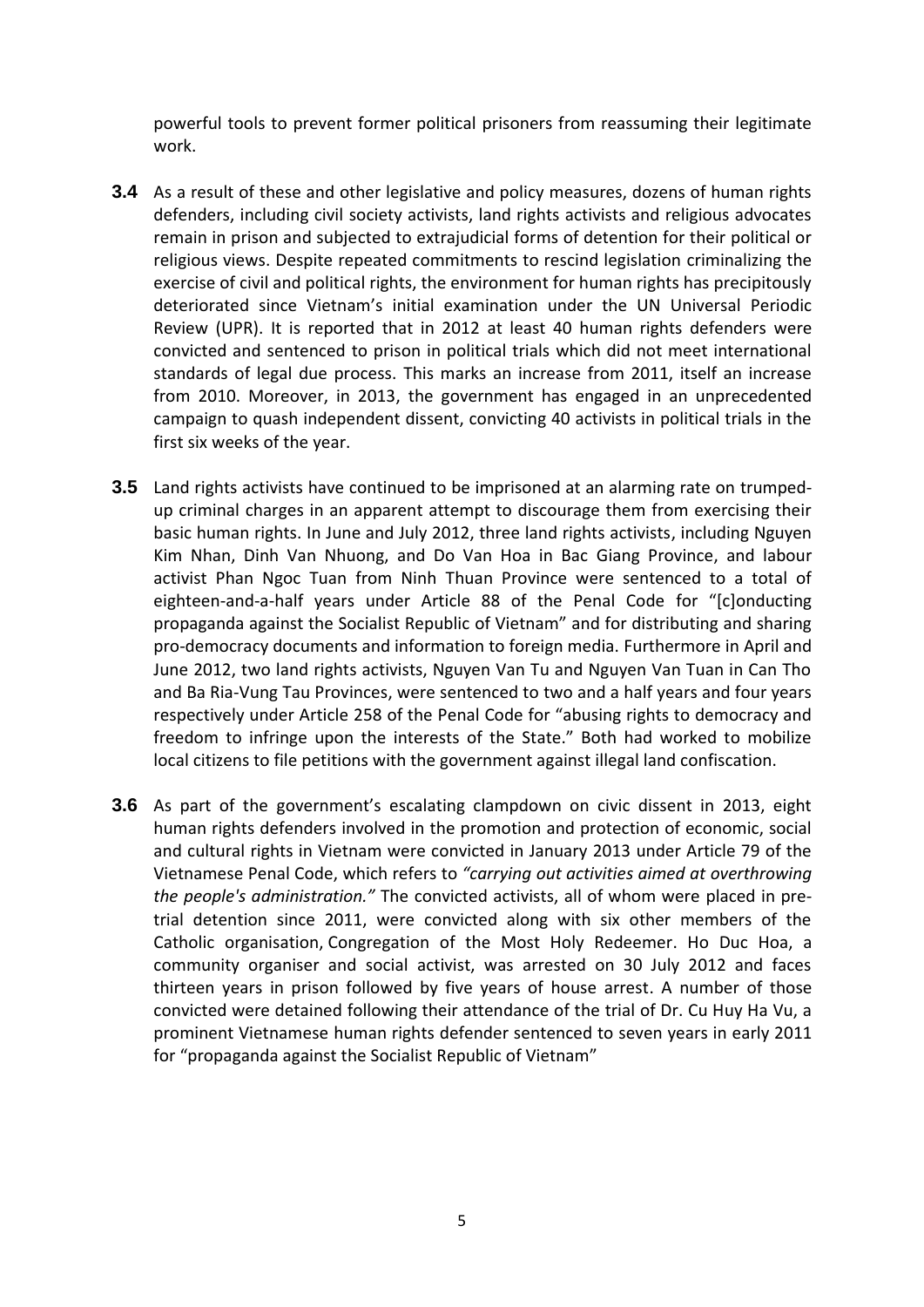# **4. (D) Concerns regarding freedom of expression and access to information**

- **4.1** Article 69 of Constitution of Vietnam affords its citizens freedom of speech and the press. Article 19 of the ICCPR also guarantees the freedom of expression and the right to hold opinions without interference. Despite these legal guarantees, Vietnam maintains one of the most restrictive media environments in the world. Dozens of journalists and "netizens" remain in prison for reporting on sensitive topics and questioning official government policy. Furthermore, the government continues to drastically limit access to information in the country through widespread censorship of the internet and strict controls over domestic media outlets.
- **4.2** The continued invocation of vague legislation to silence independent dissent remains a matter of deep concern. Press freedoms enshrined in the Vietnamese Constitution are severely undermined by a number of ministerial decrees and draconian legislation, including the Press and Publication Laws which "strictly prohibit" publications with content that "oppose the State of the Socialist Republic of Vietnam or destroy the people's solidarity block" and "divulge secrets of the Party, State, and security." Furthermore, the government continues to detain and arrest independent journalists under Article 88 of the Penal Code, which proscribes the distribution of "antigovernment propaganda," and Article 79, which prohibits a wide range of legitimate activities under the guise that they could be aimed at "overthrowing the state."
- **4.3** As of September 2012, at least 14 journalists were reportedly imprisoned in Vietnam, placing it second among countries with the most imprisoned journalists. In addition, in 2012, at least 12 bloggers and netizens were convicted and sentenced to jail terms of up to 13 years, making the country the world's second biggest prison for netizens. On 24 September 2012, a court convicted three prominent dissident bloggers, Nguyen Van Hai Ta Phong Tan, and Phan Thanh Hai, for contravening Article 88 of the Penal Code, which prohibits "[c]onducting propaganda against the Socialist Republic of Vietnam." The journalists were sentenced to 12, 10, and 4 years in prison, respectively, in a six-hour summary trial. Prior to sentencing the bloggers were held in detention and they will be forced to spend between three to five years under house arrest following the completion of their prison terms. Most recently, on 13 June 2013, prominent Vietnamese blogger Pham Viet Dao was arrested and accused of "abusing democratic freedoms," under 258 of the Vietnamese Penal Code. Dao, who has written extensively on a number of politically sensitive topics including Vietnam's ongoing territorial dispute with China, could face up to seven years in prison if convicted.
- **4.4** In an apparent attempt to control and limit the free flow of information, the government continues to expand its censorship over both print and internet media**.** As a result of the government's systematic oppression of media, no privately-run, independent media outlets exist in Vietnam. The Communist Party of Vietnam Mobilization and Propaganda Department oversees all media outlets and sets press guidelines dictating the content of all TV stations and publications in the country. Criminal sanctions are regularly applied to media houses which disseminate information suspected of promoting "reactionary" ideas, threatening national security, or revealing state secrets. Adopted in July 2006, Decree 56 allows for debilitating fines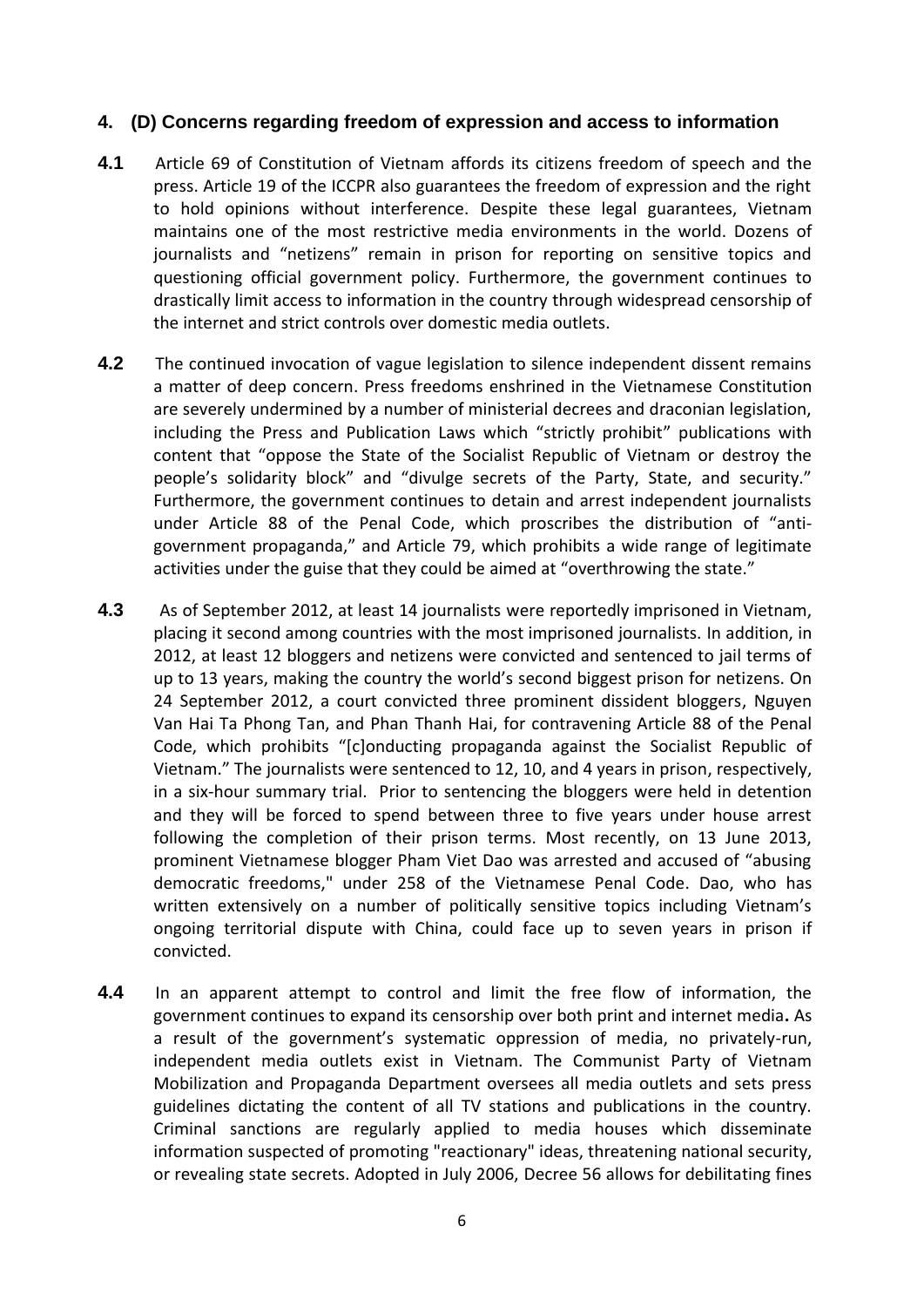and suspension of licenses of media groups which are accused defaming the "prestige of the state."

**4.5** In addition, the government has intensified its control over the internet, introducing wide scale restrictions on social media, micro-blogging services and access to national and international news sites. A wide range of news website and blogs, including those which cover sensitive topics such as religious freedom and democratic rights, are blocked in Vietnam. Furthermore, in 2008 the government issued Decree 98 "[r]egarding the management, provision and use of Internet services and electronic information on the internet," making it illegal to access blocked websites. In January 2011, the government approved Decree No. 2, Sanctions for Administrative Violations in Journalism and Publishing, which greatly limits the use of pseudonyms and anonymous sources.

# **5** (**E) Concerns regarding freedom of assembly**

- **5.1** Article 69 of the Constitution of Vietnam guarantees the right to freedom of assembly. In addition, Article 21 of the ICCPR also protects the right to freedom of peaceful assembly. Nonetheless, severe limitations exist on the realisation of this right. In practice, the threat of government reprisals greatly discourages groups from holding demonstrations and protests. Moreover, the free exercise of the right to peaceful assembly is severely undermined by unwarranted disruptions and the use of excessive force by security officials.
- **5.2** Government forces continue to utilize a variety of extra-legal measures to preemptively disrupt and prevent citizens and activists from holding public rallies, protests and demonstrations. Most recently, in response to a public announcement for people to meet to discuss human rights issues at public parks in Hanoi, Nha Trang, and Ho Chi Minh City made by a group of Vietnamese rights activists on 5 May 2013, security officials took a number of undue and excessive measures to thwart the proposed gathering. Directly preceding the May 5 "picnics," police placed several prominent bloggers under house arrest in an apparent attempt to prevent them from attending the meetings. In Hai Phong district, the authorities barricaded the house of blogger Pham Thanh Nghien to prevent her from leaving the house and later detained the proposed moderator for the discussion in Ho Chi Minh City after he was found distributing copies of the Universal Declaration of Human Rights to people at the park. In Nha Trang city, the government deployed local police and Communist Youth League members to pre-emptively occupy Bach Dang Park to prevent activists from holding their meetings.
- **5.3** Vietnamese authorities have increasingly resorted to the use of disproportionate and excessive force to disrupt demonstrations across the country staged in opposition to growing land dispossession under the 1993 Land Law which designates the government as the sole steward of land in the country. On 24 April 2012, in response to demonstrations held in the outskirts of the capital, Ho Chi Minh City, calling for the government to abandon plans to evict hundreds of small farm owners, riot police fired warning shots and used tear gas to disperse protestors. Hundreds of police officers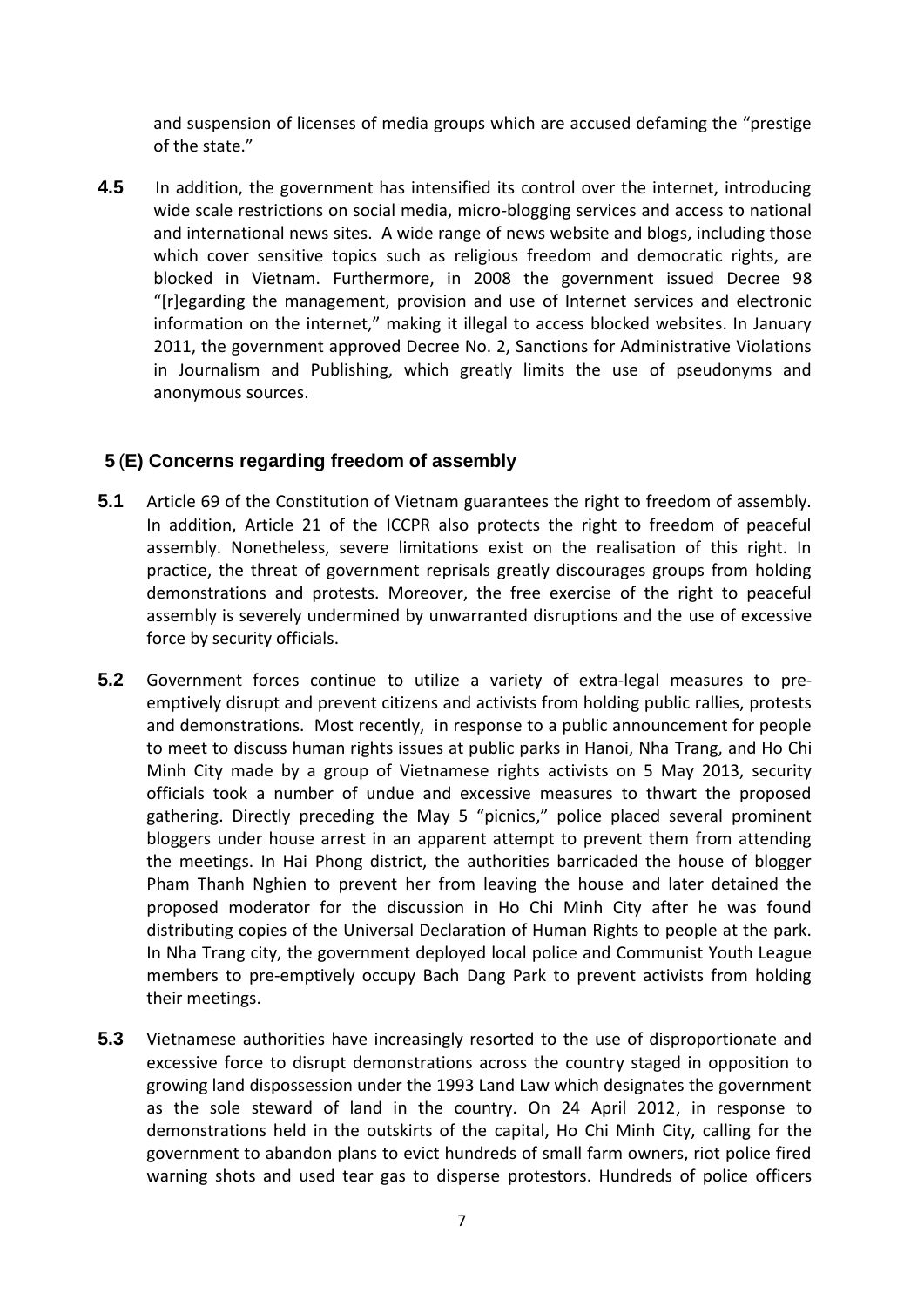reportedly beat protestors and arrested at least 10 others throughout the day before blocking all roads leading into the area and seizing at least 72 hectares of land and evicting 166 households.

# **6 (F) Recommendations to the Government of the Socialist Republic of Vietnam**

CIVICUS calls on the Government of Vietnam to create an enabling environment for civil society to operate within, in accordance with the rights enshrined in the ICCPR and the UN Declaration on Human Rights Defenders. At a minimum, the following conditions should be ensured: freedom of association, freedom of expression, the right to operate free from unwarranted state interference, the right to communicate and cooperate, the right to seek and secure funding and the state's duty to protect. In light of this, the following specific recommendations are made.

#### **6.1 Regarding restrictions on the freedom of association:**

- Decree 45 on the Organization, Activities and Management of Associationsshould be repealed or suitably amended to ensure that restrictions on the freedom of association are removed;
- The requirement for mandatory registration of civil society organisations should be repealed;
- All undue restrictions on obtaining international funding for CSOs under Decree 93 on the Regulations on the Management and Use of Foreign Non-Governmental Aid and Circular 7 should be repealed;
- Requirements underDecree 45 requiring CSOs to seek government approval of the group's organizational charter should be abolished;
- Requirements under Decree 45 that CSOs synchronize their mandate with national priorities and further abstain from conducting advocacy activities should be repealed; and
- Proscriptions on the formulation of independent labour unions and undue limitations on the right to strike for unions should be removed.

#### **6.2 Regarding the arbitrary detention and harassment of civil society activists:**

- Attacks on and threats to journalists and human rights defenders should be publicly condemned by senior government officials to ensure protection by law enforcement agencies;
- All due process guarantees in accordance with Article 14 of the ICCPR should be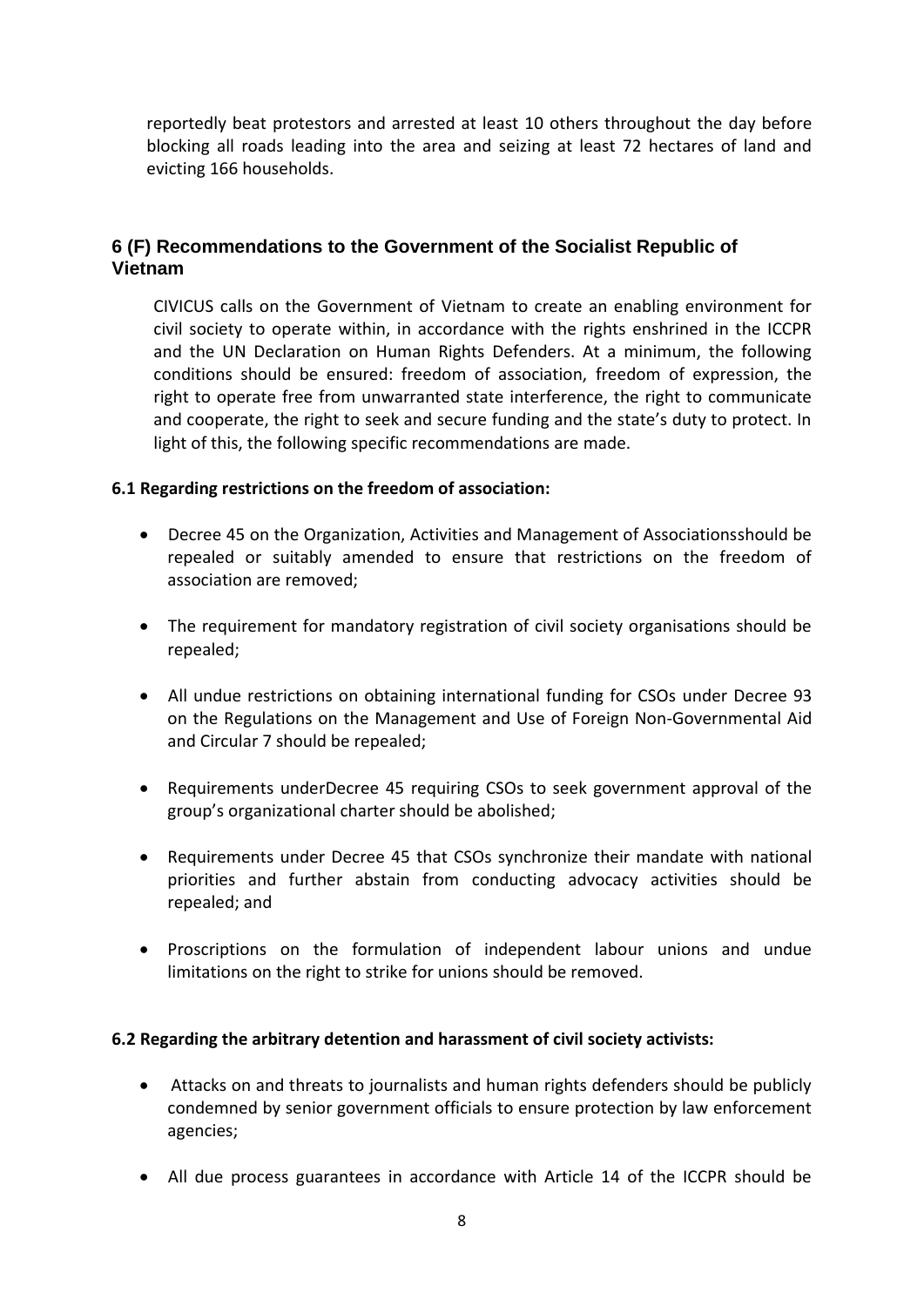ensured for all detained persons including civil society members;

- Civil society members and human rights defenders should be provided a safe and secure environment to carry out their work. All instances of violations of their rights should be independently investigated;
- All imprisoned civil society activists and human rights defenders should be unconditionally released and their cases should be reviewed to prevent further harassment;
- Provisions under the Penal Code allowing for severe penalties for committing "national security" offences should be immediately repealed and replaced with a legal framework that duly respects due process.
- Provisions found under Ordinance 44 on Regulating Administrative Violation, Article 120 of the amended 2004 Criminal Procedures Code, and Article 30 of the Penal Code providing for excessive pre-trial detention and house arrest without any due process of law should be immediately amended to prevent the use of arbitrary and incommunicado detention.

### **6.3 Regarding restrictions on freedom of expression and access to information, and intimidation, harassment and attacks on journalists:**

- All journalists detained for exercising their freedom of opinion and expression should be unconditionally and immediately released. Their cases should be reviewed to prevent further harassment;
- Broad and vague definitions in the Press and Publication Laws and Penal Code which prohibit wide a range of legitimate activities should be repealed;
- Provisions allowing for excessive fines and the forced suspension of media groups accused of defaming the "prestige of the state" under Decree 56 should be repealed;
- Unfettered access to online information resources should be allowed by removing restrictions on access to national and international news websites and social media outlets.

# **6.4 Regarding restrictions on freedom of assembly:**

- Best practices on freedom of peaceful assembly should be adopted, as put forward by the UN Special Rapporteur on the Right to Peaceful Assembly and Association in his annual report (2012) which calls for simple notification rather than explicit permission to assemble;
- Recourse for judicial review and effective remedy should be provided, including compensation, in cases of unlawful denial of the right to freedom of assembly by state authorities;